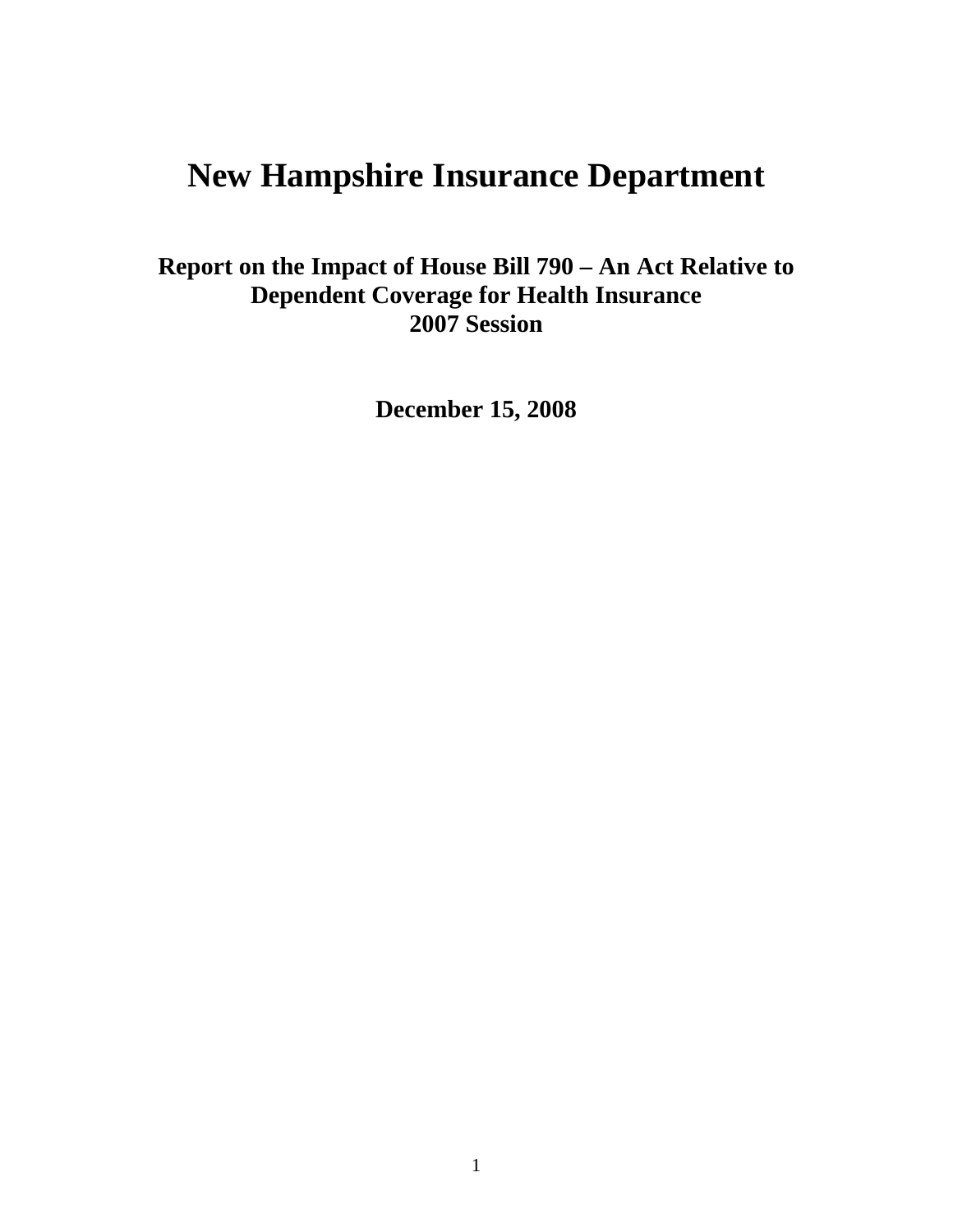# **Introduction**

HB 790 passed during the 2007 legislative session and expands the definition of dependent young adults to those who are under 26 years of age for purposes of increasing access to health insurance coverage. The bill requires that the NH Insurance Department (NHID) prepare a report and "review the impact of the dependent coverage health insurance initiative on coverage as well as cost."

## **Summary Findings**

The NHID has access to the New Hampshire Comprehensive Health Care Information System (NHCHIS), a claims database of the commercially insured population in New Hampshire. This database allows the NHID to evaluate commercial insurance trends in NH, including the impact to the target population of this legislation.

## Membership

Based on findings from the NHCHIS, between September 2007 and March 2008 an additional 1,524 males and 1,304 females, for a total of 2,827 people were insured who would not otherwise have been. These enrollment changes represent a statistically significant increase in covered members ( $P < .05$ ).

#### **Costs**

The impact on costs is answered in two ways; individual and in aggregate. The NHID is only able to track costs experienced from the claims. Carriers may price insurance products in ways that do not allocate costs the same way as the NHID would measure costs from the claims.

There appears to be no additional impact on the per individual claims cost for this age group due to the expansion. This means that there has not been extra cost due to adverse selection from newly insured members. All of the following percentages include both insurance carrier and patient responsibilities.

- The average per member per month claims costs for females in this group increased by 5.1 percent and males 5.7 percent.
- Both of these increases are less than the 6.3 percent observed in aggregate across all age groups.

Claims costs are shared between the insurance carrier (and in turn the employer) and the patient. This is important, because assuming premiums reflect medical claims costs, then premiums will reflect only the portion the insurance carrier is responsible for. For all age groups, the patient portion of the claims costs increased faster than that of the carrier:

- 13.2 percent average increase for the patient, and 5.4 percent average for the carrier.
- In the target age group  $(19-25)$ , the carrier responsibility increased by 3.8 percent for females and 5.8 percent for males.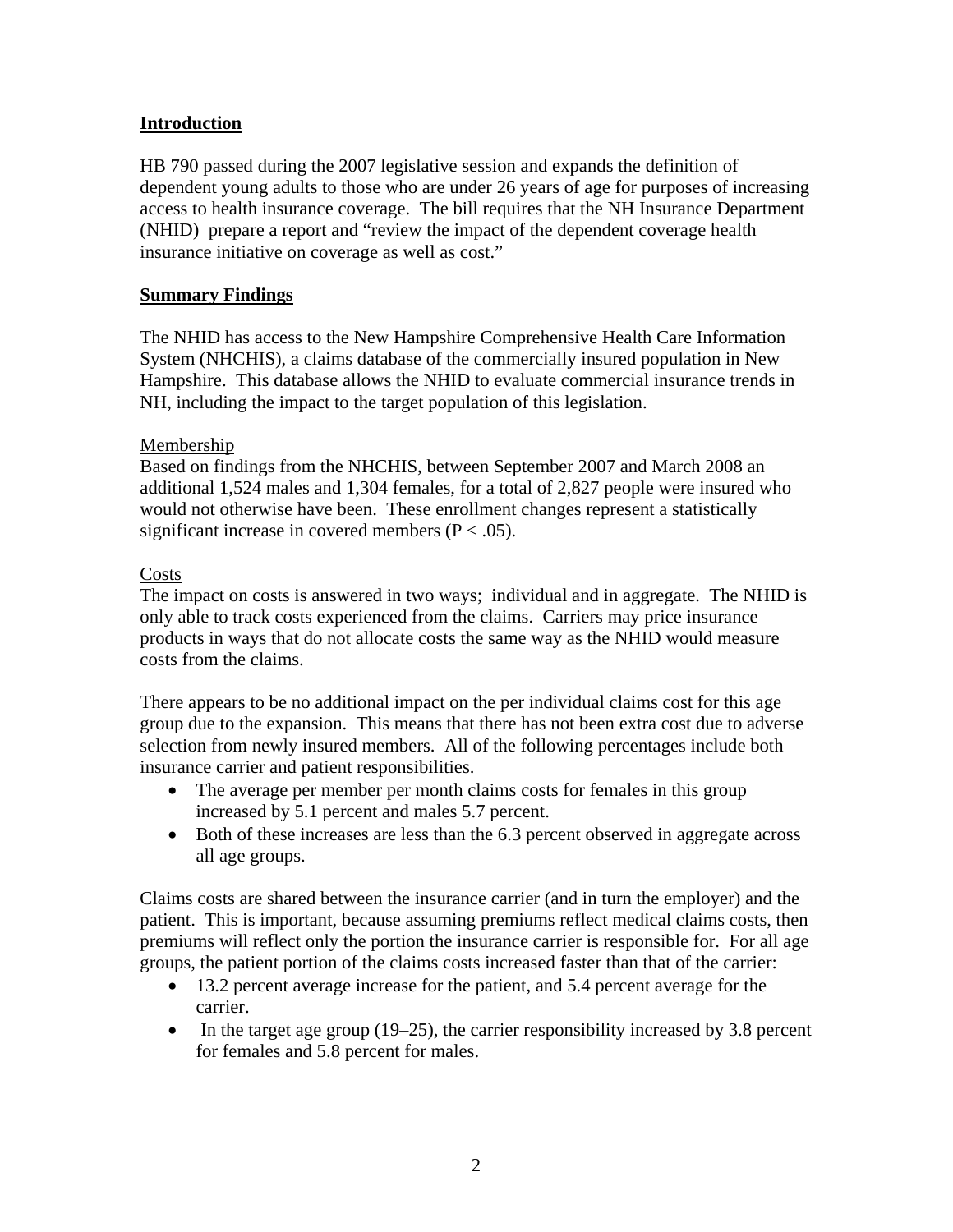• When males and females in the target population are averaged (4.1 percent, on a weighted average basis), the age group increase is less than the 5.4 percent experienced overall.

Based on the first seven months, the per member per month claims costs that are the responsibility of the insurance carrier are equal to:

• \$211.44 for females, and \$122.74 for males.

Using the previously provided membership increases, the additional costs which must be captured through premiums are equal to:

- $$211.44 \times 1,304$  members = \$275,718 per month = \$3.3M per year
- $$122.74 \times 1,524$  members = \$187,056 per month = \$2.2M per year
- Total increase  $= $5.6M$  for the first year, based on claims costs and membership during the first seven months of implementation.

# **Methodology**

The NHCHIS data include members living inside and outside of NH. The focus of the analysis is on NH residents, although in some instances an analysis on non-residents was performed for comparison purposes. The analyses consider cost and membership changes from various angles to determine if all of the findings support the same conclusion.

Seven months of data were used because the legislation became effective September 15, 2007 and the data in the NHCHIS are only complete through March of 2008 at the time this analysis was performed. Although costs are presented on an annualized basis, using only the first seven months the legislation was effective means the results of the analysis could be quite different once a complete year of data is available. We also assume that the membership and costs identified during the seven months are stable, when more likely there will be a trend over an extended period of time.

Enrollment and costs were analyzed on a monthly basis during the months of September through March during 2005/2006 (membership only), 2006/2007, and 2007/2008. The same seven months are selected from each period so that the most current membership numbers can be compared to those during the same time of year in prior years.

NH insurance laws apply to policies that are underwritten and not to self-insured accounts where the employer retains the risk for claims costs. At this time, the NHCHIS data do not directly allow the user to separately identify self-insured policies from those that are underwritten. Therefore, all analyses utilize claims and membership numbers which include self-insured policies. Although the legislation only applies to a portion of the data, the NHID understands some employers have chosen to expand the definition of dependent in their self-insured plans to incorporate the legislative change.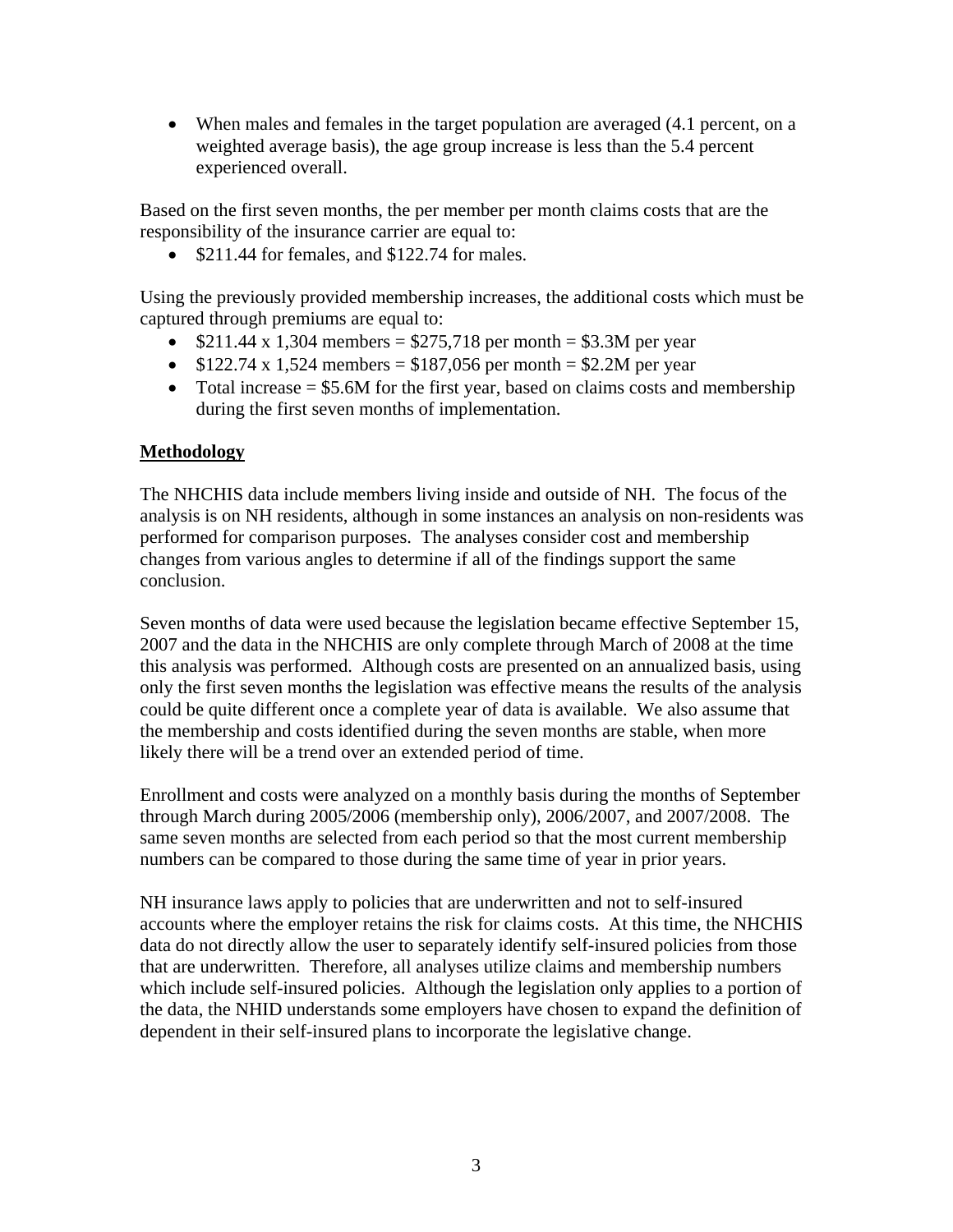## **Membership**

Membership is tracked monthly, but summarized on a "complete" basis. This means that a member who is covered for all seven months has a count of one, rather than seven. Alternatively, if the member is only covered for three months, that member represent less than half a member  $(3/7=43)$ . This allows for reporting an average number of people who are insured during the time frame reviewed.

The nature of the NHCHIS does not include data on all commercially insured members living in NH. Data are collected based on policyholder location. Due to corporate structures as well as reporting variations among carriers, the total membership in the database may change even though actual insurance coverage levels remain constant. In order to account for fluctuations in membership reporting, members are compared in a target age group to membership overall, members in the  $13 - 18$  and the  $26 - 31$  age categories, and stratified by gender. These age groups were used as "control groups" to determine what would have happened to membership in the target age group if HB 790 had not existed. Although there are obvious differences between the target age group and the "control groups" that reduce the effectiveness of having a control group, these comparison age categories represent the populations closest in age and most likely to reflect similar membership changes due to the nature of the NHCHIS database.

Using the control groups, an expected number of insured members were calculated for the male and female categories within the target age group. The expected number of insured members was derived by averaging the percentage change in the target age group between the 2005/2006 and the 2006/2007 reporting periods and comparing that to the change for the control groups during the same time periods. The same calculation was performed for the 2006/2007 vs. 2007/2008 reporting periods. The ratio of changes between the target age group and the average of the other two age groups is assumed to have remained constant if the legislation had not been created. However, the decrease seen in the target age group during the 2007/2007 period was lower than in the control groups, and that may not have continued without the legislation. Therefore, we believe the final calculation may be a conservative estimate of the change overall.

A paired t-test was performed to compare monthly membership totals and measure the change over time. Each of the seven months including September through March between the 2006/2007 period and the 2007/2008 were matched in a typical "pre vs. post" fashion. The paired t-test was performed separately by gender and age group for the 13-18, 19-25, and 26-31 year age groups.

The proportion of membership within each age/gender category was also reviewed. This approach addresses changes in the overall membership and allows the analysis to show whether additional people were insured based on changes to the proportion of people covered under the target group. The limitation with this approach is that the proportion of the total enrollees covered under the target category could be influenced by a substantial change in other age categories.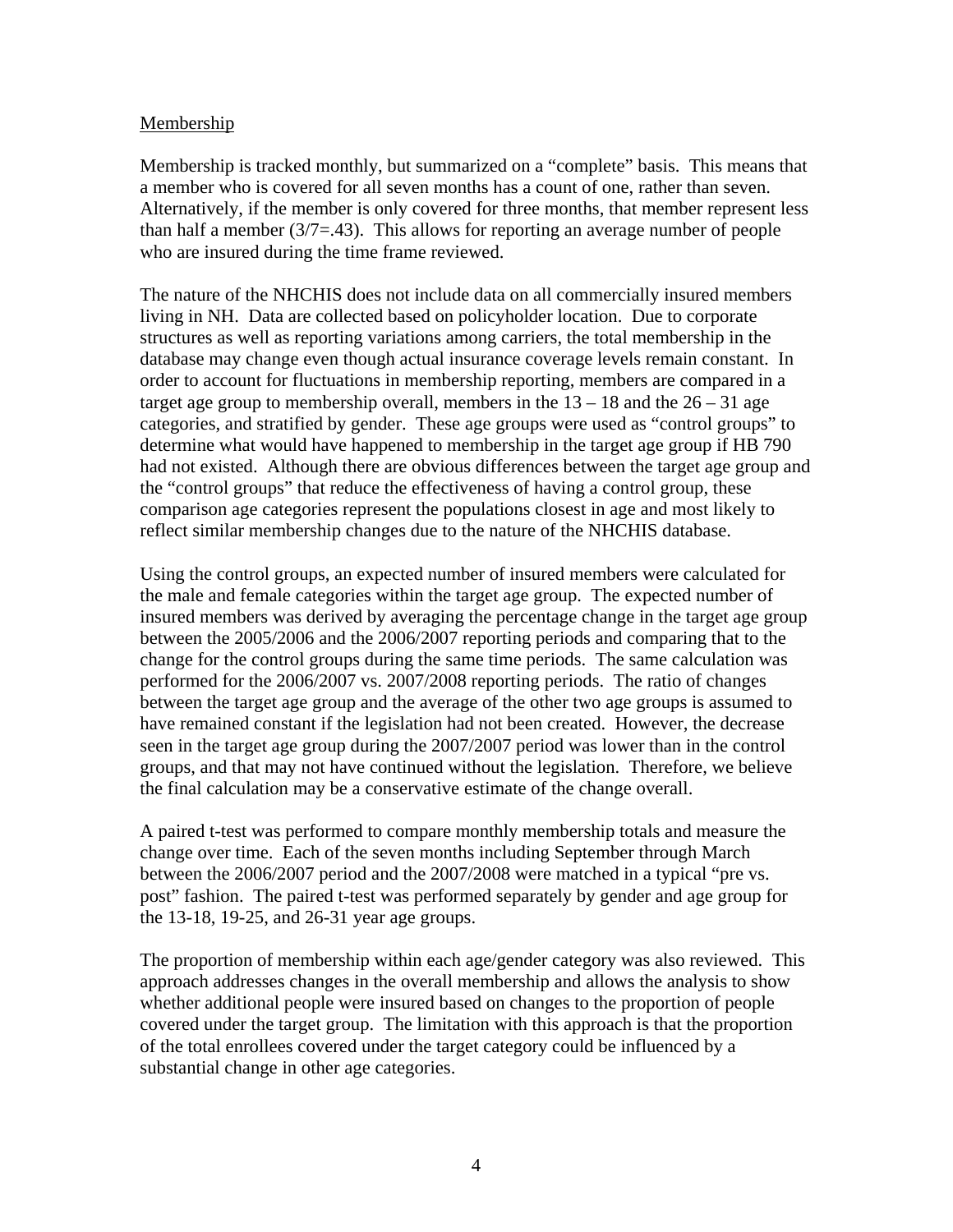# Cost

Costs were measured by calculating the per member per month average claims experience and include prescription drug costs. Costs were tracked separately by age group and gender and calculated based on total claims costs, insurance carrier costs, and patient costs. Employee and employer contributions to premiums are not collected in the claims data and not considered in this analysis.

Only members with evidence of medical and pharmacy coverage were included.

Member claims cost changes are more difficult to measure than membership changes due to a variety of factors that influence costs, and the availability of tools to assist in the process. Some of these factors include variation in provider reimbursement contracts, the geographic distribution of membership, employer type and group size, health insurance plan type (HMO vs. Indemnity, or HDHP vs. minimal cost sharing), and health status of insured members. Most of these factors are not directly available from the claims data. Our analysis assumes all factors except health status remain constant within the target population and assumes that a major shift in average costs would be due to a substantial change in average health status.

Claims cost changes were analyzed by age and gender categories, and the target population was compared to the overall average. Overall average costs are the best general measure of what is happening within the insured population.

A paired t-test for significant changes in cost was not performed because the average per member per month costs do not have a normal distribution among members and a normal distribution is required to compare averages for true differences.

# **Detailed Findings**

# Membership

The number of covered members decreased between each of the reporting periods by 1.9 percent between 2005/06 and 2006/07 and 4.3 percent between 2006/07 and 2007/08. All of the drops within age groups are considered statistically significant at the  $P < .05$ level. The following table shows the relative changes when the number of member months are summarized for each period, using only members residing in NH.

| <b>Reporting</b><br><b>Period</b> | <b>Total</b><br><b>Membership</b> | <b>Change from</b><br><b>Prior Year</b> | Male<br>19-25 | <b>Change from</b><br><b>Prior Year</b> | Female<br>$19 - 25$ | <b>Change from</b><br><b>Prior Year</b> |
|-----------------------------------|-----------------------------------|-----------------------------------------|---------------|-----------------------------------------|---------------------|-----------------------------------------|
| 2005/2006                         | 530,806                           | NA                                      | 21,828        | NA                                      | 23,047              | NA                                      |
| 2006/2007                         | 520,865                           | $-1.9\%$                                | 21,581        | $-1.1\%$                                | 22,808              | $-1.0%$                                 |
| 2007/2008                         | 498,631                           | $-4.3\%$                                | 22,521        | 4.4%                                    | 23,486              | 3.0%                                    |

# Overall and Target Group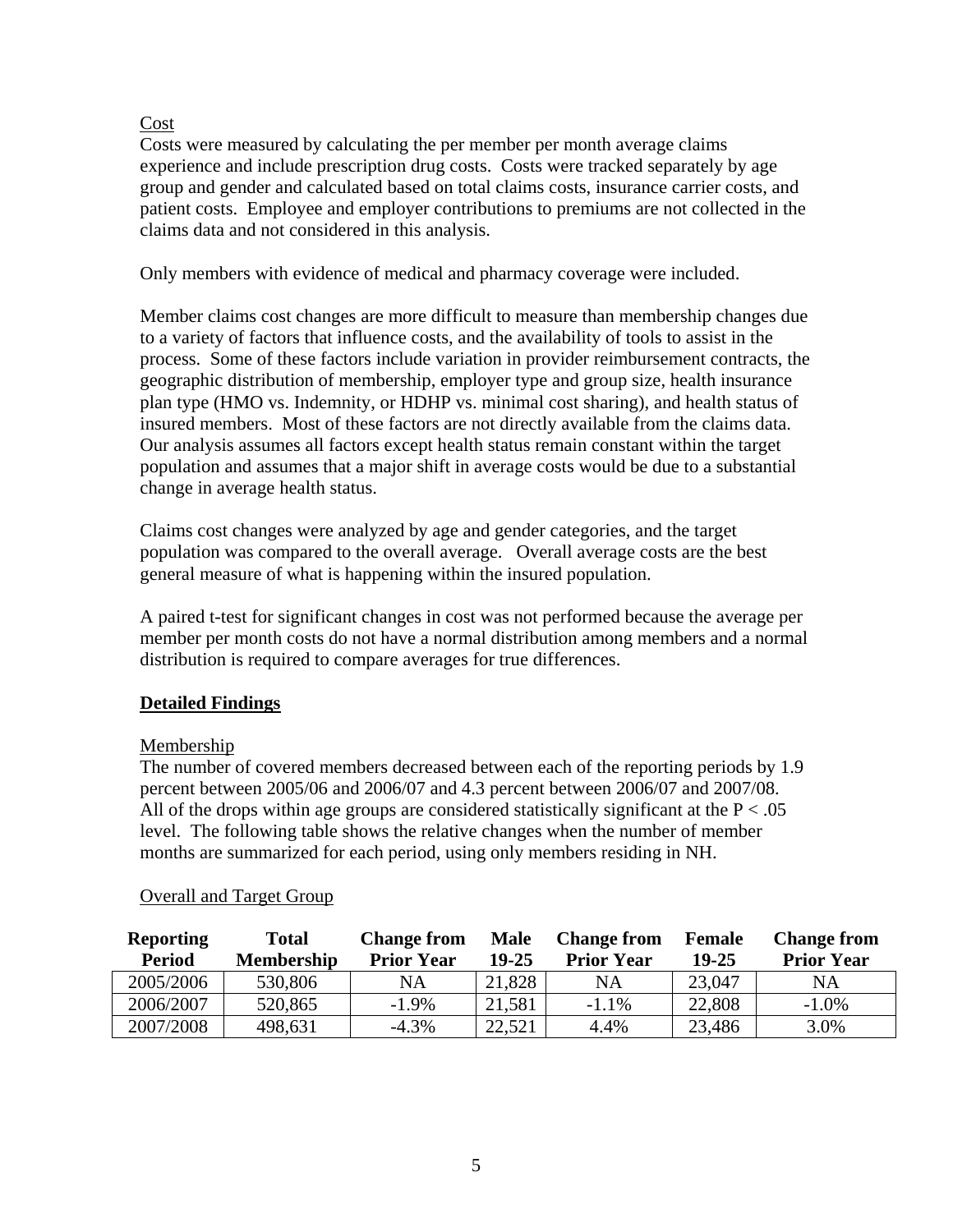# "Control Groups"

|                  |             | <b>Change</b> |               | <b>Change</b> |             | <b>Change</b> |               | <b>Change</b> |
|------------------|-------------|---------------|---------------|---------------|-------------|---------------|---------------|---------------|
| <b>Reporting</b> | <b>Male</b> | from Prior    | <b>Female</b> | from Prior    | <b>Male</b> | from Prior    | <b>Female</b> | from Prior    |
| <b>Period</b>    | 13-18       | Year          | 13-18         | Year          | 26-31       | Year          | 26-31         | Year          |
| 2005/2006        | 27,835      | <b>NA</b>     | 26,764        | NA            | 17,035      | NA            | 18,890        | NA            |
| 2006/2007        | 27,302      | $-1.9\%$      | 26,158        | $-2.3%$       | 16,644      | $-2.3%$       | 18,667        | $-1.2%$       |
| 2007/2008        | 25,853      | $-5.3\%$      | 24,650        | $-5.8\%$      | 15,853      | $-4.8%$       | 18,038        | $-3.4%$       |

The following tables illustrate how the expected numbers of New Hampshire members in the target age groups were calculated.

## 2005/06 – 2006/07 Change

|                                            | $13 - 18$ Age | $26 - 31$ Age | <b>Overall Percent</b> |
|--------------------------------------------|---------------|---------------|------------------------|
|                                            | Group         | Group         | <b>Change</b>          |
| Male Membership Change                     | $-1.9\%$      | $-2.3%$       | $-2.1\%$               |
| <b>Target Male Population 19-25</b>        |               |               | $-1.1\%$               |
| Male Target Percent Change as a Percentage |               |               | 53.8%                  |
| of Average Control Group Change            |               |               |                        |
|                                            |               |               |                        |
| Female Membership Change                   | $-2.3%$       | $-1.2\%$      | $-2.1%$                |
| <b>Target Female Population 19-25</b>      |               |               | $-1.0\%$               |
| Female Target Percent Change as a          |               |               | 60.1%                  |
| Percentage of Control Group Change         |               |               |                        |

# 2006/07 – 2007/08 Observed and Expected

|                                             | $13 - 18$ Age | $26 - 31$ Age | <b>Overall Percent</b> |
|---------------------------------------------|---------------|---------------|------------------------|
|                                             | Group         | Group         | <b>Change</b>          |
| Male Membership Change                      | $-5.3\%$      | $-4.8\%$      | $-5.0\%$               |
| Male Target as a Percentage of Control      |               |               | 53.8%                  |
| Groups Average from Prior Year              |               |               |                        |
| <b>Expected Male Target Population</b>      |               |               | $-2.7\%$               |
| Change                                      |               |               |                        |
| <b>Actual Male Target Population Change</b> |               |               | $+4.4%$                |
|                                             |               |               |                        |
| Female Membership Change                    | $-5.8\%$      | $-3.4%$       | $-4.6%$                |
| Expected Female Target as a                 |               |               |                        |
| Percentage of Control Groups Average        |               |               | 60.1%                  |
| from Prior Year                             |               |               |                        |
| <b>Expected Female Target Population</b>    |               |               | $-2.7\%$               |
| Change                                      |               |               |                        |
| <b>Actual Female Target Population</b>      |               |               | $+3.0%$                |
| Change                                      |               |               |                        |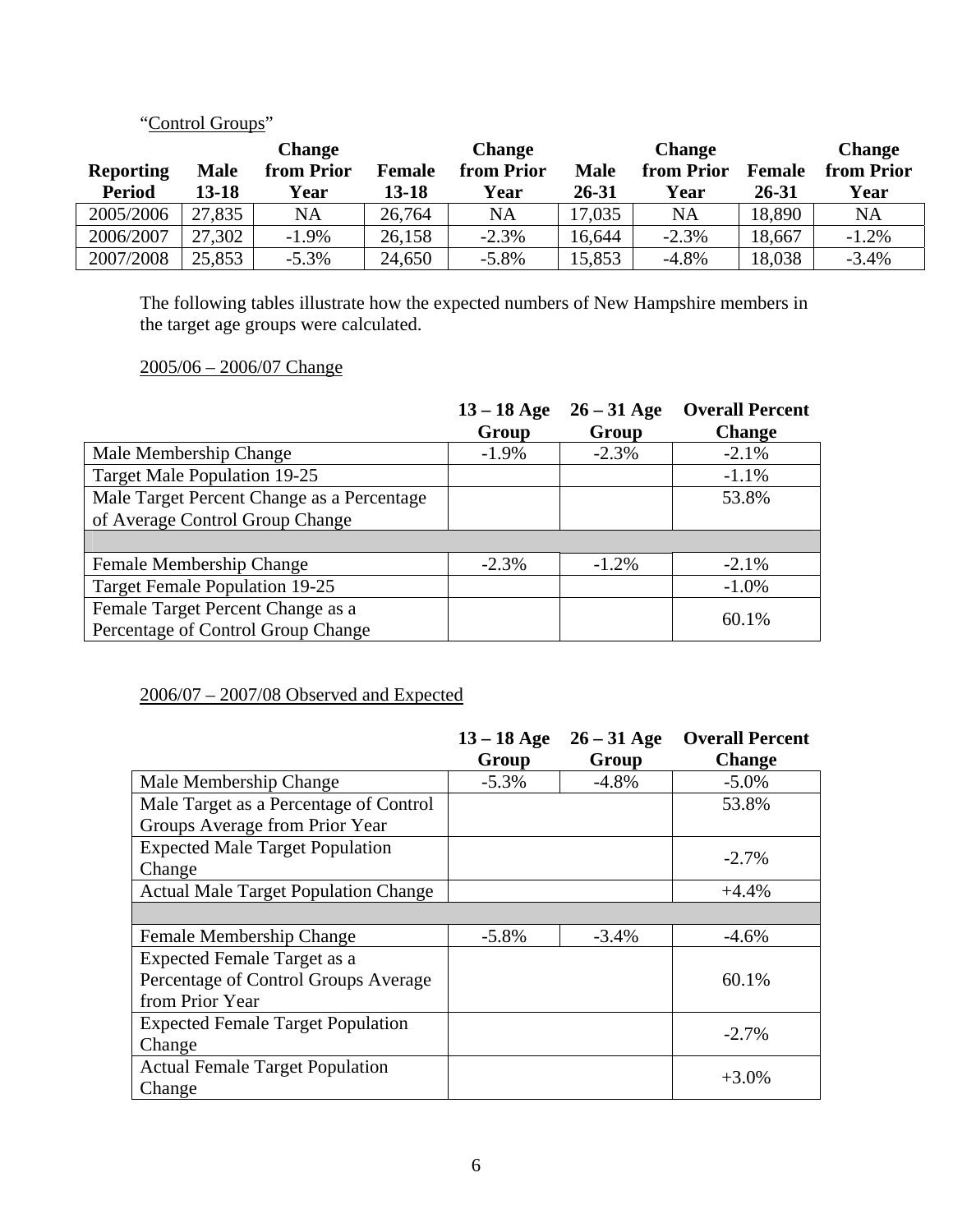These percentages were used to calculate the actual difference in the number of members enrolled. By matching the number of observed covered members with the expected number of members we derive the number of newly insured members.

| <b>Population</b>    | <b>Observed Number</b><br>of Members | <b>Expected Number</b><br>of Members | Difference between<br><b>Observed</b> and<br><b>Expected Members</b> |
|----------------------|--------------------------------------|--------------------------------------|----------------------------------------------------------------------|
| <b>Target Male</b>   | 22,521                               | 20,997                               | 1,524                                                                |
| <b>Target Female</b> | 23,486                               | 22,182                               | 1,304                                                                |
| Totals               | 46,007                               | 43.179                               | 2,827                                                                |

Upon reviewing the proportion of New Hampshire members within the target category and comparing across years, we see supporting evidence of the impact of the legislation. Percentages in the target groups remain stable in the 2005/06 and 2006/07 time periods, but increase in the 2007/08 time frame.

#### New Hampshire Resident Percentages in Target Age Group

|                    | <b>Percent of Total</b><br><b>Membership in the Male</b> | <b>Percent of Total</b><br><b>Membership in the Female</b> |
|--------------------|----------------------------------------------------------|------------------------------------------------------------|
| <b>Time Period</b> | $19 - 25$ Year Age Group                                 | $19 - 25$ Year Age Group                                   |
| 2005/06            | 4.11%                                                    | 4.34%                                                      |
| 2006/07            | 4.14%                                                    | 4.38%                                                      |
| 2007/08            | 4.52%                                                    | 4.71%                                                      |

The legislation applies to New Hampshire residents, but the NHCHIS data show there has been a change with members residing out of state as well. We were able to make the same comparison using members who do not live in NH but are covered under New Hampshire policies, and we see a similar pattern. This increase suggests that either the dependent expansion has been implemented by carriers for non-residents as well as residents, or that something other than HB 790 has created an increase in insured members within this age group.

#### Non-New Hampshire Resident Percentages in Target Age Group

| <b>Time Period</b> | <b>Percent of Non-NH Total</b><br><b>Membership in the Male</b><br>$19 - 25$ Year Age Group | <b>Percent of Non-NH Total</b><br><b>Membership in the Female</b><br>$19 - 25$ Year Age Group |
|--------------------|---------------------------------------------------------------------------------------------|-----------------------------------------------------------------------------------------------|
| 2005/06            | 3.39%                                                                                       | 3.52%                                                                                         |
| 2006/07            | 3.29%                                                                                       | 3.55%                                                                                         |
| 2007/08            | 3.63%                                                                                       | 3.85%                                                                                         |